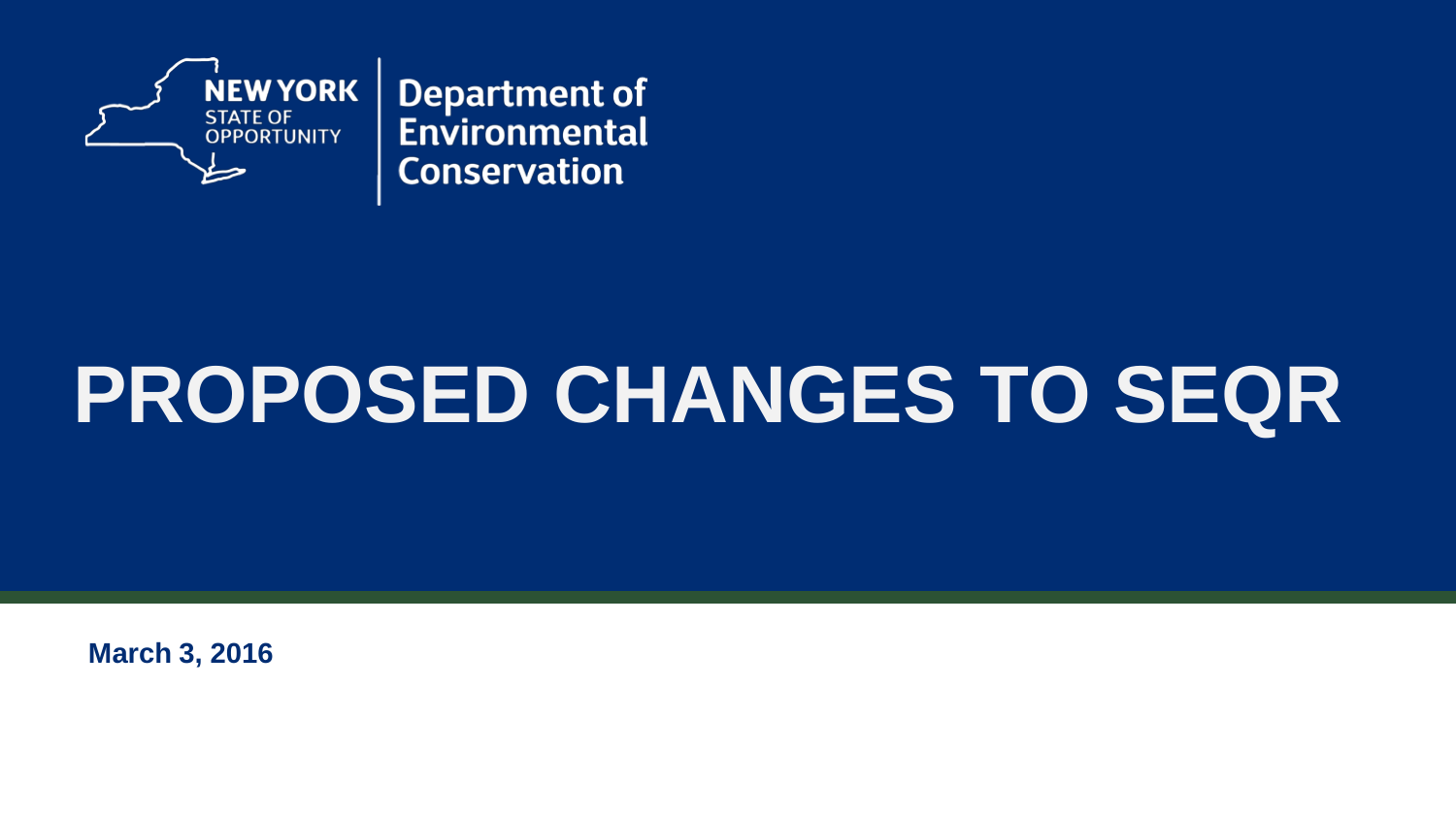### **SEQR – Part 617**

- Final step of a 4-step process
- EAF were revised to a web based form
- GIS Mapping component was added
- Guide books were prepared
- Quantum leap in quantity and quality of environmental information
- Revising Part 617 is last step in update



**Department of**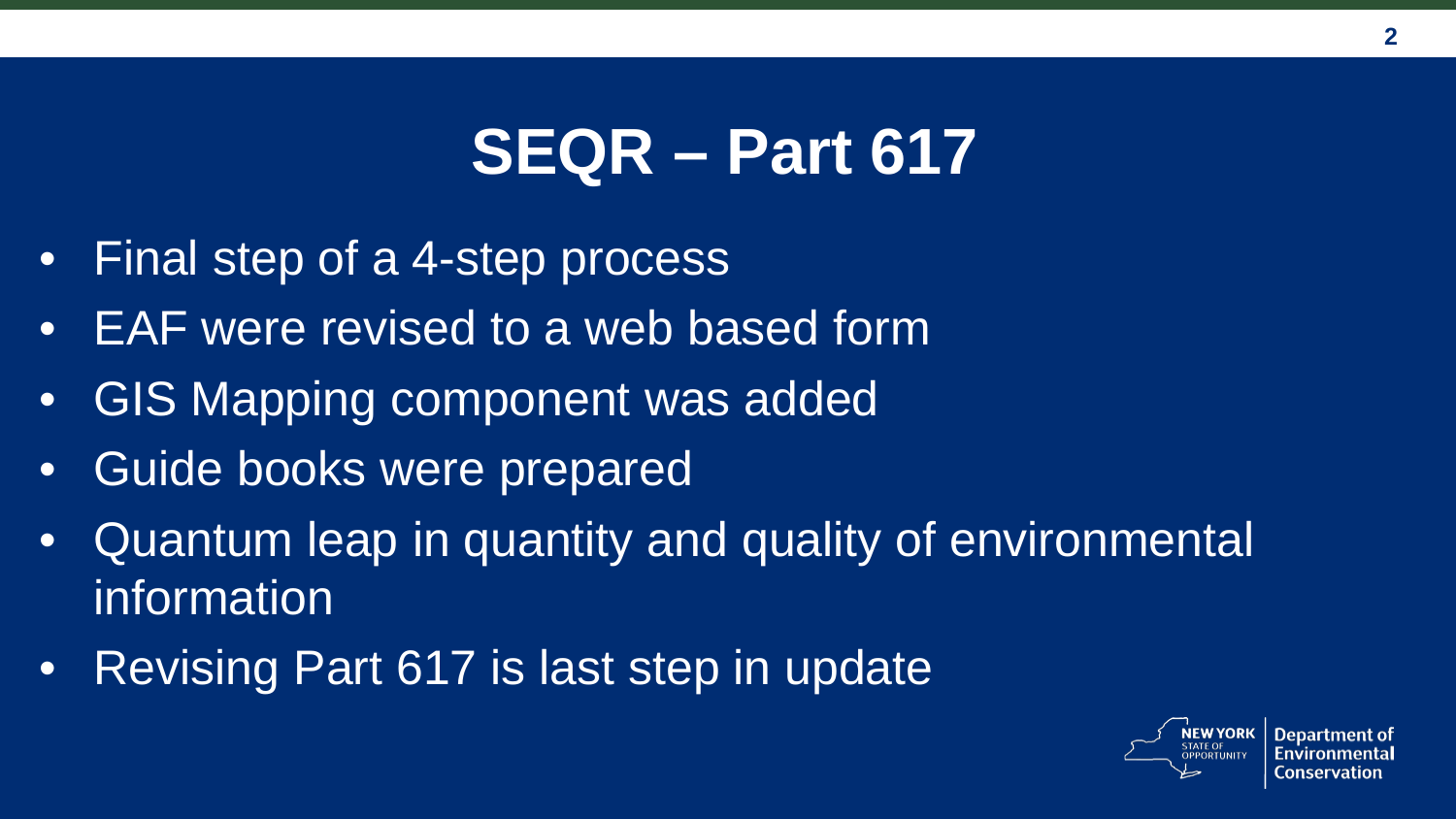### **SEQR – Part 617**

- Last revised in 1995
- More efficient w/o sacrificing environmental protection
- Regulatory not statutory changes
- Align SEQR with state initiatives
- Generic EIS to explain proposed changes
- 90 + day public comment period

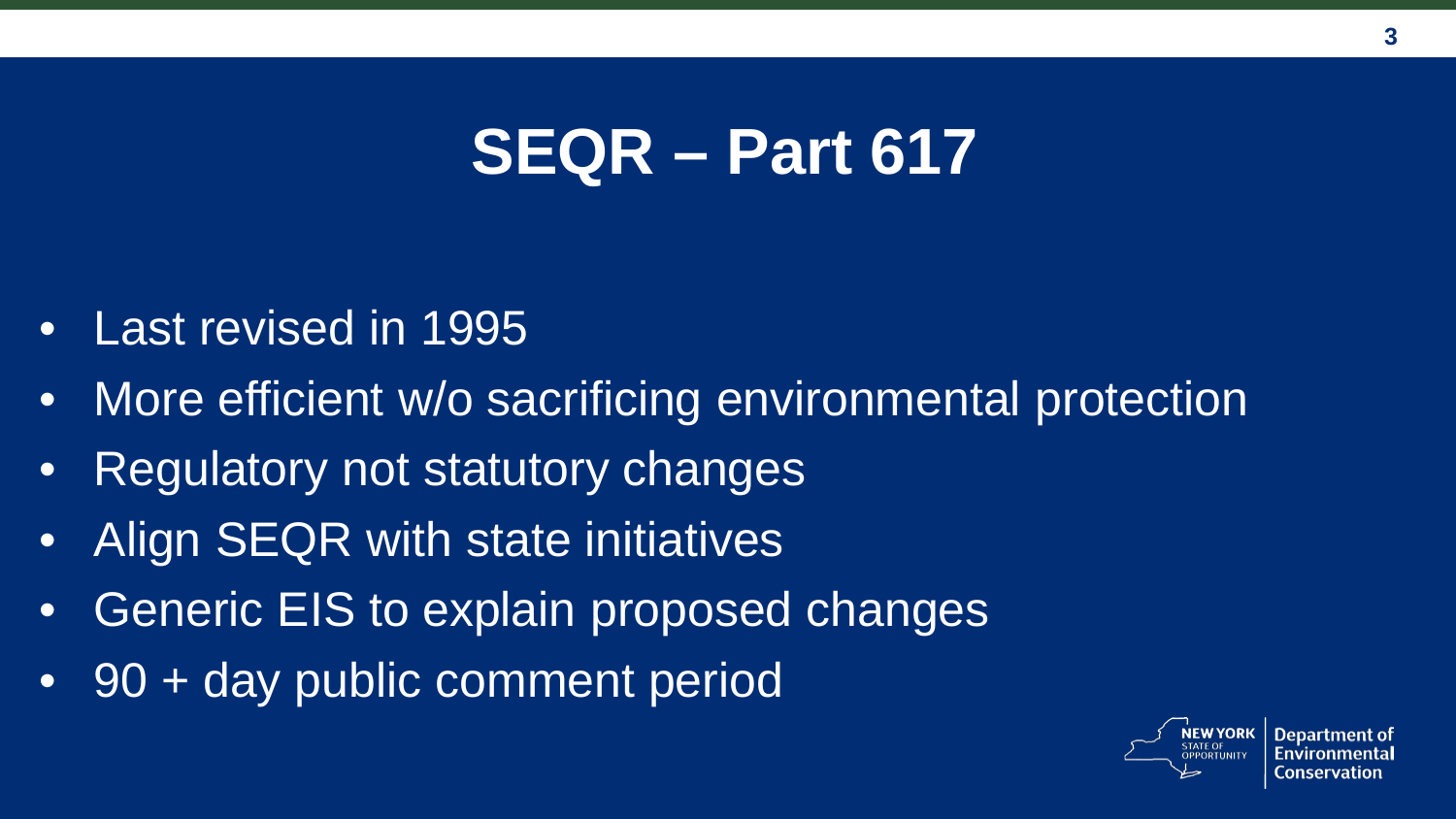### **Proposed Changes – Type I List**

- Lowered thresholds for residential subdivisions
- Added a threshold for parking spaces in smaller communities
- Align threshold for historic properties with other sensitive resources

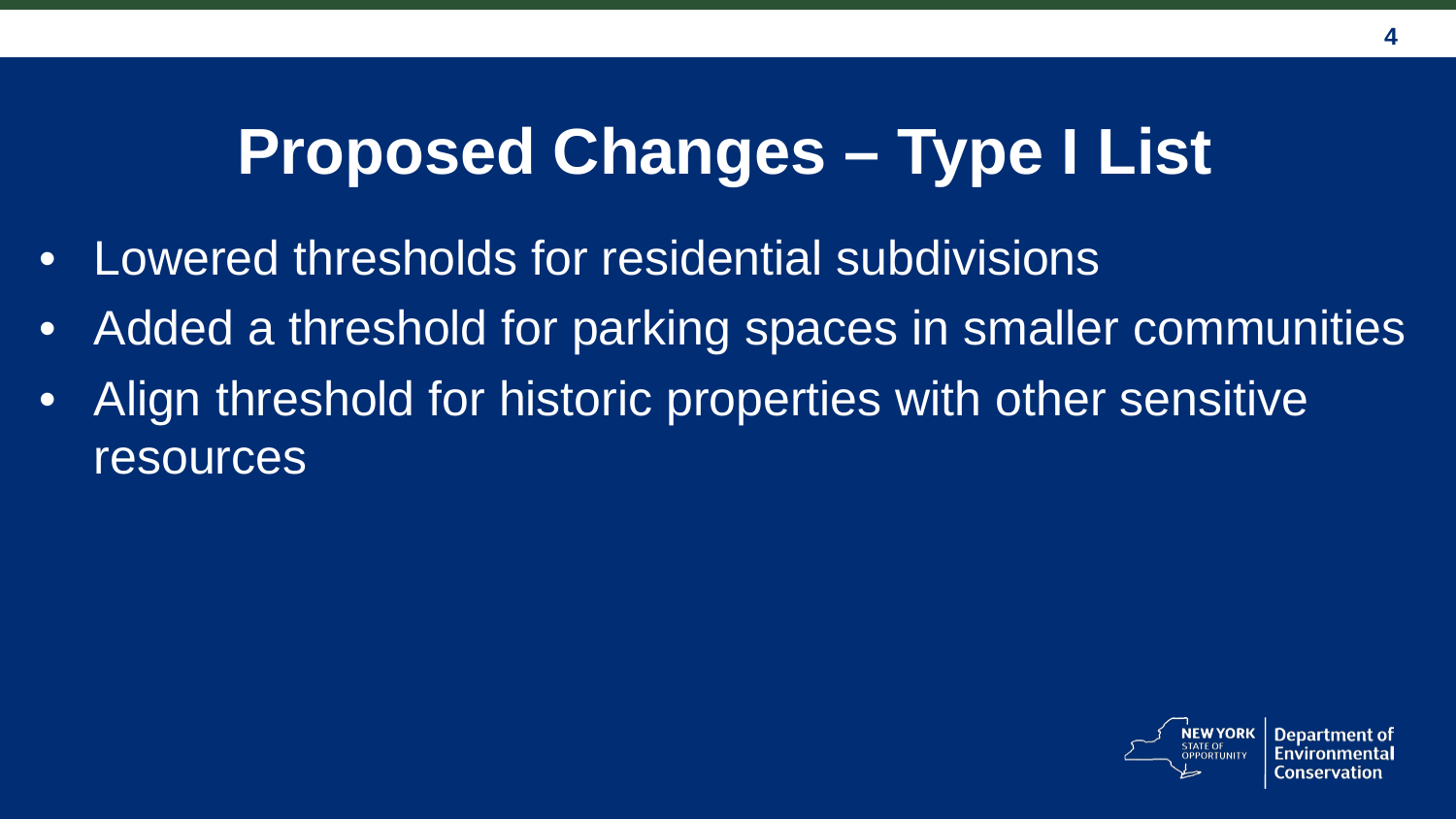# **Proposed Changes – Type II List**

- Green infrastructure
- Co-location of cellular antennas/repeaters
- Installation of fiber-optic in existing ROWs for expansion of broadband service
- **Solar energy**
- Minor subdivisions
- Sustainable development
- Reuse of a commercial or residential structure

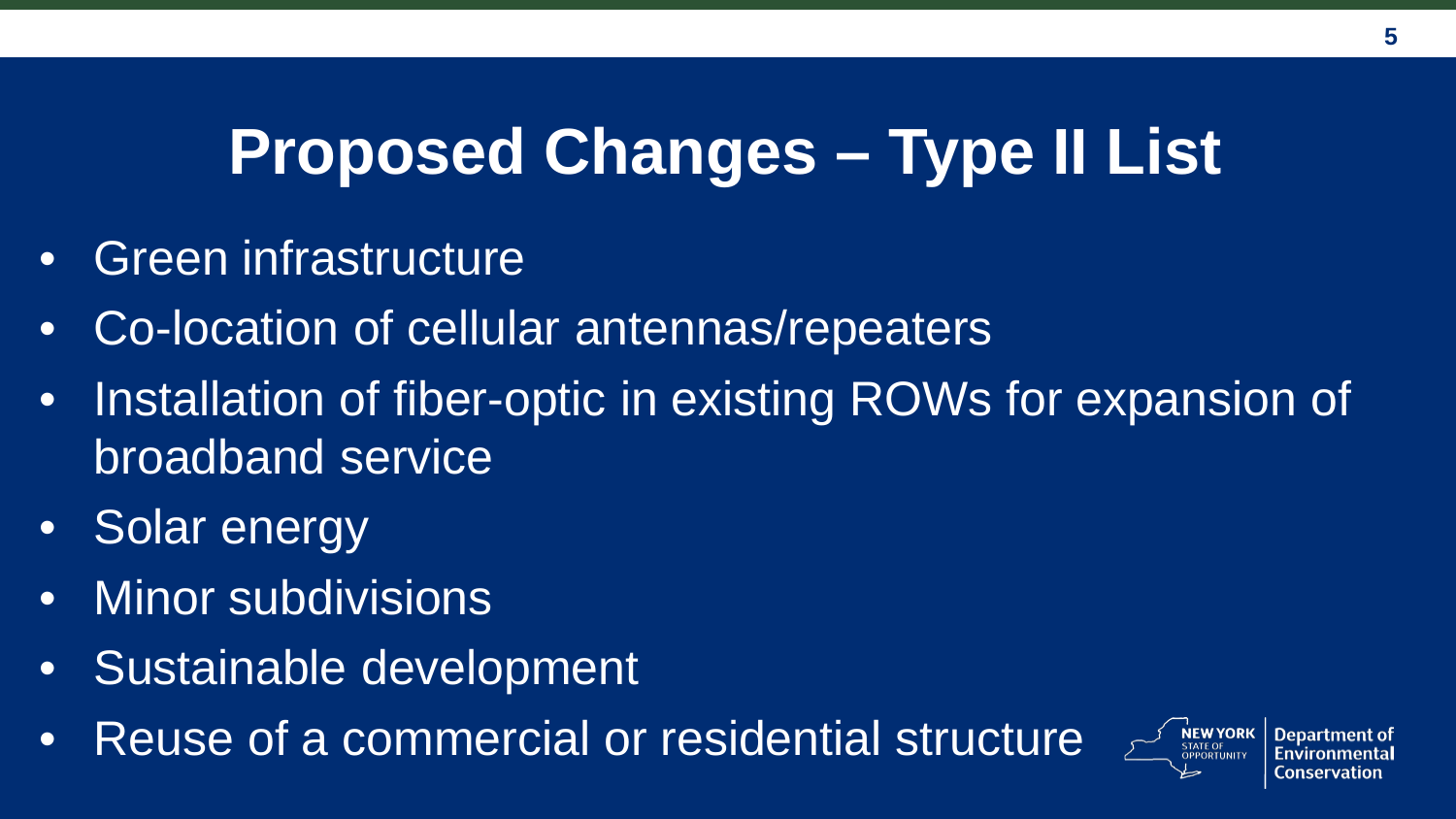# **Proposed Changes – Type II List**

- Acquisition/dedication of Parkland
- Transfers of land for Affordable housing
- Conveyance of property by public auction
- Brownfield clean-up agreements
- Organic digesters at publically owned wastewater treatment plants or municipal landfills

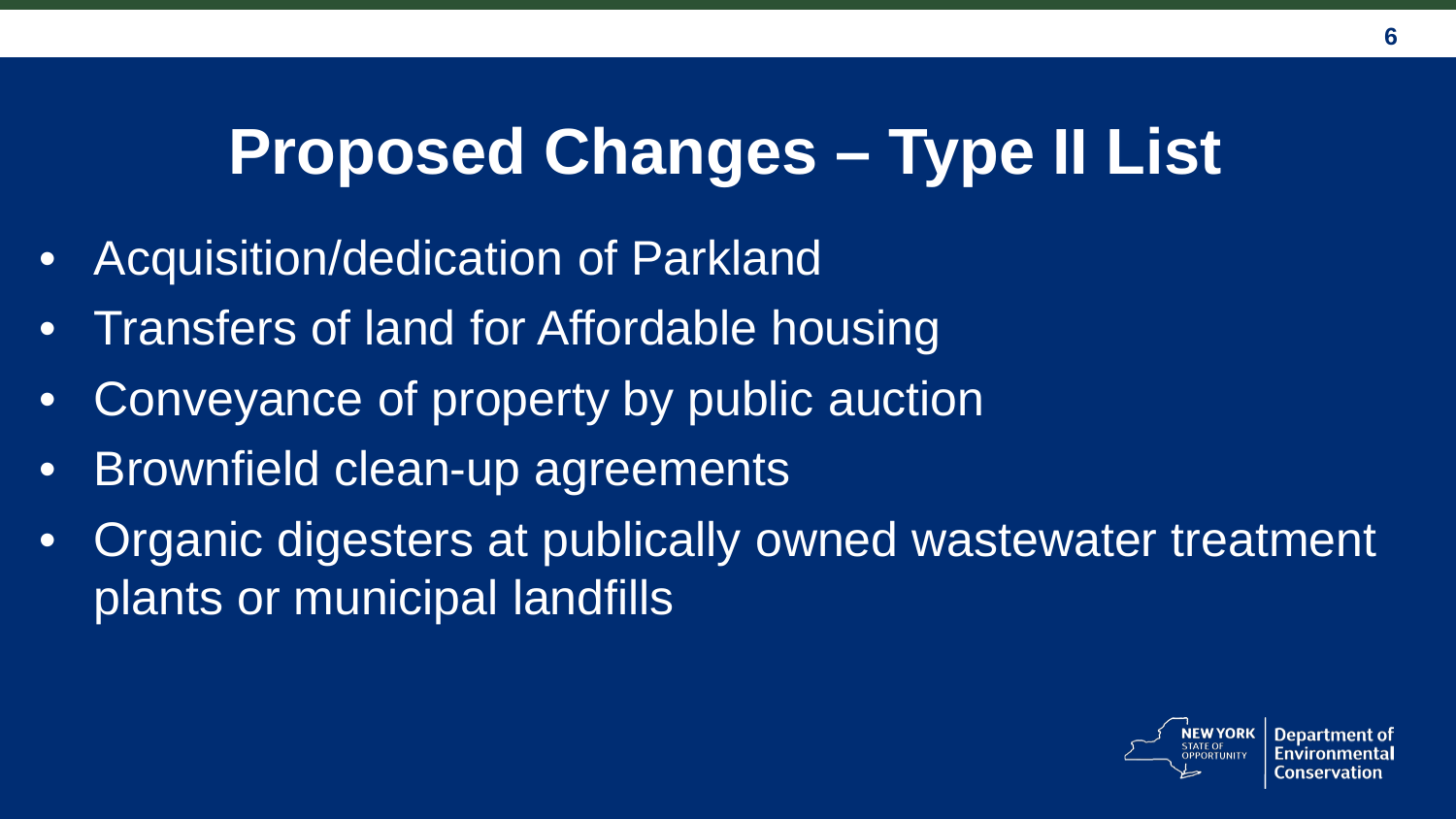#### **EIS Process**

- Require scoping for all EISs
- Add language to clarify when a submitted draft EIS is adequate
- Clarify that information submitted after the final scope cannot be the basis for rejection
- Information submitted after the final scope and not including in the draft EIS may require a supplemental EIS
- Require that subsequent reviews must be based on the list of deficiencies identified in the prior review**NEW YORK Department of**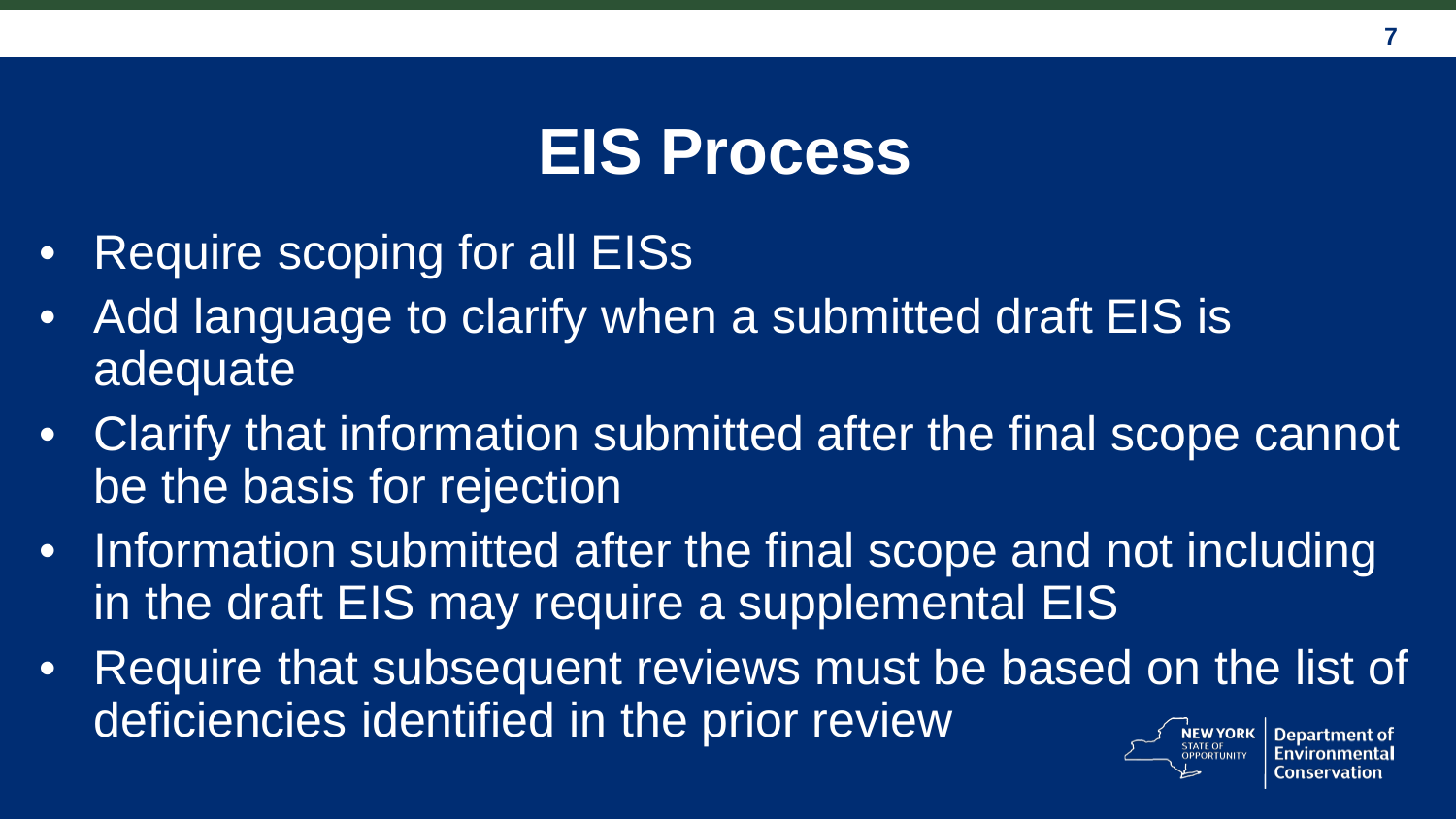#### **Review Process**

- Notice in State Register & ENB
- Draft Generic EIS will provide context & assessment
- 90+ day public comment period
- Public hearing in Albany



**Department of**